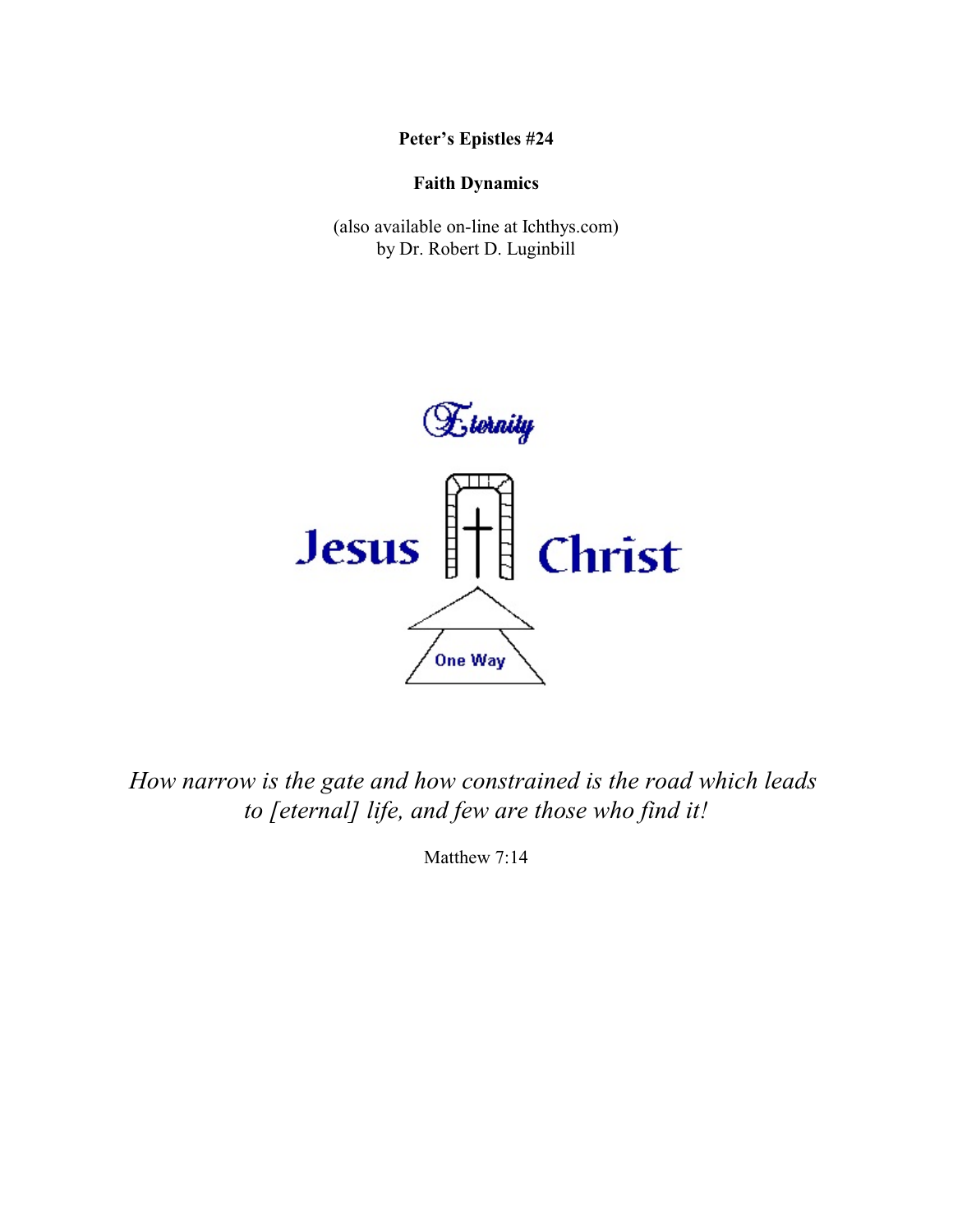### **Translation of 1st Peter 1:8-9:**

[... at the glorious return of Jesus Christ.] Though you have never laid eyes on Him, yet you love Him. And though you cannot see Him at this present time, yet you have faith in Him. For this reason you rejoice with an inexpressible joy that bespeaks the glorious future to come, when you shall carry off in victory the ultimate prize – the deliverance of your lives – which is the very purpose and objective of this faith of yours.

**Introduction:** We are about to complete our study of Peter's introductory eulogy, that is, his heartfelt expression of praise to God the Father for His manifold blessings to each of us. As we do so, the issue which commands our attention at the conclusion of verse nine is that of the perseverance of the believer's faith amidst the trials of life. Peter's discussion of the "living hope", the anticipation of the resurrection of our bodies and the ineffable blessings of eternity to come, is set amid a realistic appraisal of life as we know it here and now: in time, the believer's life is one of tribulation. In fact, as believers in Jesus Christ, we are destined to encounter such furious opposition from Satan that the achievement of our final victory – completing life with our faith still intact – is described by Peter in dramatic terms: salvation is a prize "to be won" (Greek *komizo*: to carry off as a prize, get what is due through effort; cf. Peter's use at 1Pet.5:4, and Paul's at 2Cor.5:10; Eph.6:8). This final deliverance is, moreover, the ultimate "objective" of our faith, because in achieving it, we are safe, "saved" in an ultimate, unchangeable way. Until that final victory, however, we are and shall continue to find ourselves in the middle of an intense struggle that concerns our very [eternal] lives.

**The Faith Struggle:** Great in every way is the reward for our faith in the Lord Jesus Christ despite all satanic opposition to the contrary. We look forward with confidence to a new life, a new body, and all the blessings of the new heavens and the new earth to come. This is our hope! But without our continued *personal faith* in Jesus Christ, this hope would be entirely vain.

The contention, often heard in contemporary evangelical circles, that the preservation and perseverence of personal faith is "automatic" is tragically wrong. The traditional Calvinist position that, to oversimplify, those who fail to persevere in their faith were never genuine believers in the first place is equally misguided. Previously, we had occasion to study in some detail the parable of the sower (see 1st Peter lessons #12-13, 16, 18; Matt.13:1-23; Mk.4:1-20; Lk.8:4-15). In that discussion, it will be remembered, the seed of the Word of God fell on four types of soil: hard-packed, rocky, thorny and good ground. It is the case of the rocky soil that particularly attracts our attention here, for this type represents those who initially *do* express faith, but then fall away under pressure. Such faith does not suffice to save, because the person in question did not "endure until the end" (Matt.24:13); that is, although such individuals once did believe in Christ, at some point this faith dissolved – and they reverted to their unbelieving state.

No other issue of the Christian life should command greater attention from us than this. For without our faith in Christ, we are truly lost, and the proverb comes true, "the end is worse than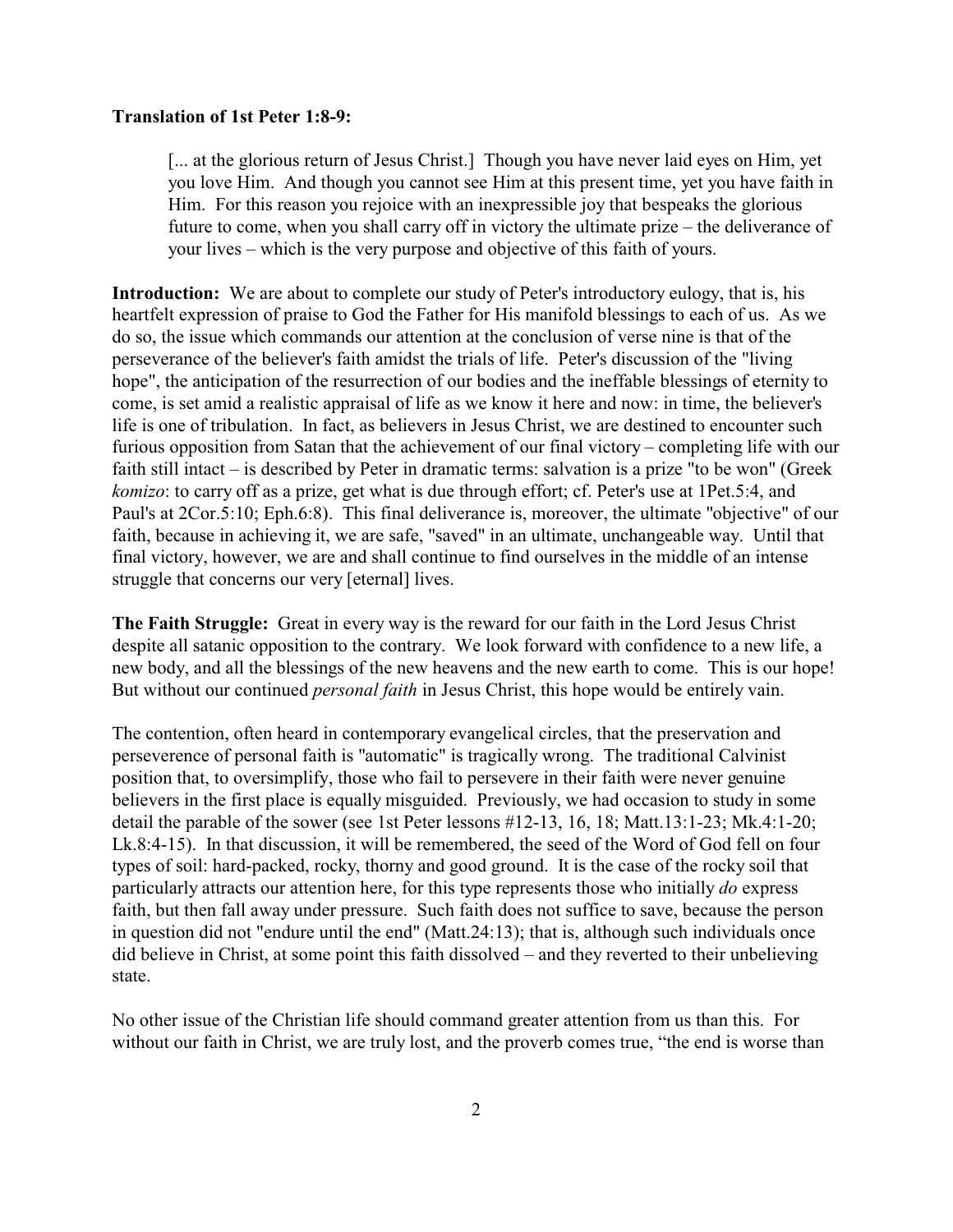the beginning" (2Pet.2:20-22). Before examining in detail the question of loss of faith in Christ, we need first to be clear about what it means to trust Christ for salvation.

**Becoming a Believer:** Everyone comes face to face with the reality and power of God at some point in their lives (Rom.1:18-23; Eccl.3:11). The realization of our individual sinfulness and consequent guilt before this all-powerful God is likewise a universal constant (Rom.2:14-16; Heb.9:27). That is why one of the remarkable things about the free gift of God, salvation through His Son Jesus Christ, is that so many are unwilling to accept it. One would think that if the sure certainty of physical death were not enough motivation to convince of the need for a Savior, at least the hope of deliverance from the hands of a God demanding justice would be:

For if we continue to sin willfully (i.e., arrogantly) after having received full knowledge of the truth, there no longer remains any sacrifice applicable to [such] sins, but [only] the terrifying expectation of judgment and fiery retribution waiting to devour those who oppose [the Lord]. Hebrews 10:26-27

Included in the promise of the gospel is the good news that we have been freed from our sins by Christ's death on our behalf, and so, by relying on His work instead of our own, will therefore escape the future condemnation of God which is otherwise the destiny of Adam's seed. Thus, the expectation of divine judgment and the blessed relief from this prospect is a legitimate part of any appeal to unbelievers to accept Christ as their savior (cf. Acts 24:15 & 25).

It was certainly this terror of impending judgment in the form of a divinely caused earthquake that so powerfully motivated the Philippian jailor. "Sirs," he anxiously asked Paul and his companions as the temblor bursting open his prison's cells brought home to him the reality of God's power, "What must I do to be saved?" Paul's reply was immediate and unambiguous:

> "Believe in the Lord Jesus, and you will be saved." Acts 16:31

This is the salvation appeal in its most succinct form. You are saved by believing in Christ, pure and simple. You become a Christian by putting your faith in Christ. The Bible makes this clear "at many different times and in many different ways" as the writer of Hebrews reminds us (Heb.1:1). Charles Ryrie, in his Survey of Bible Doctrine, counts over two hundred New Testament passages alone where salvation is said to be dependent upon faith alone. How do you become a believer in Christ, a Christian and a follower of Christ? You simply put your faith in Him, and at that moment you enter the family of God, becoming a part of the body of Christ, His Church. The amount of detailed information a person must have at the point of accepting the Lord is minimal, like a grain of mustard seed, compared to the wonderful body of truth available to him once saved. The issue is simply "Christ": to accept God's gracious offer of eternal life, we must first accept His Son, Christ's person and work: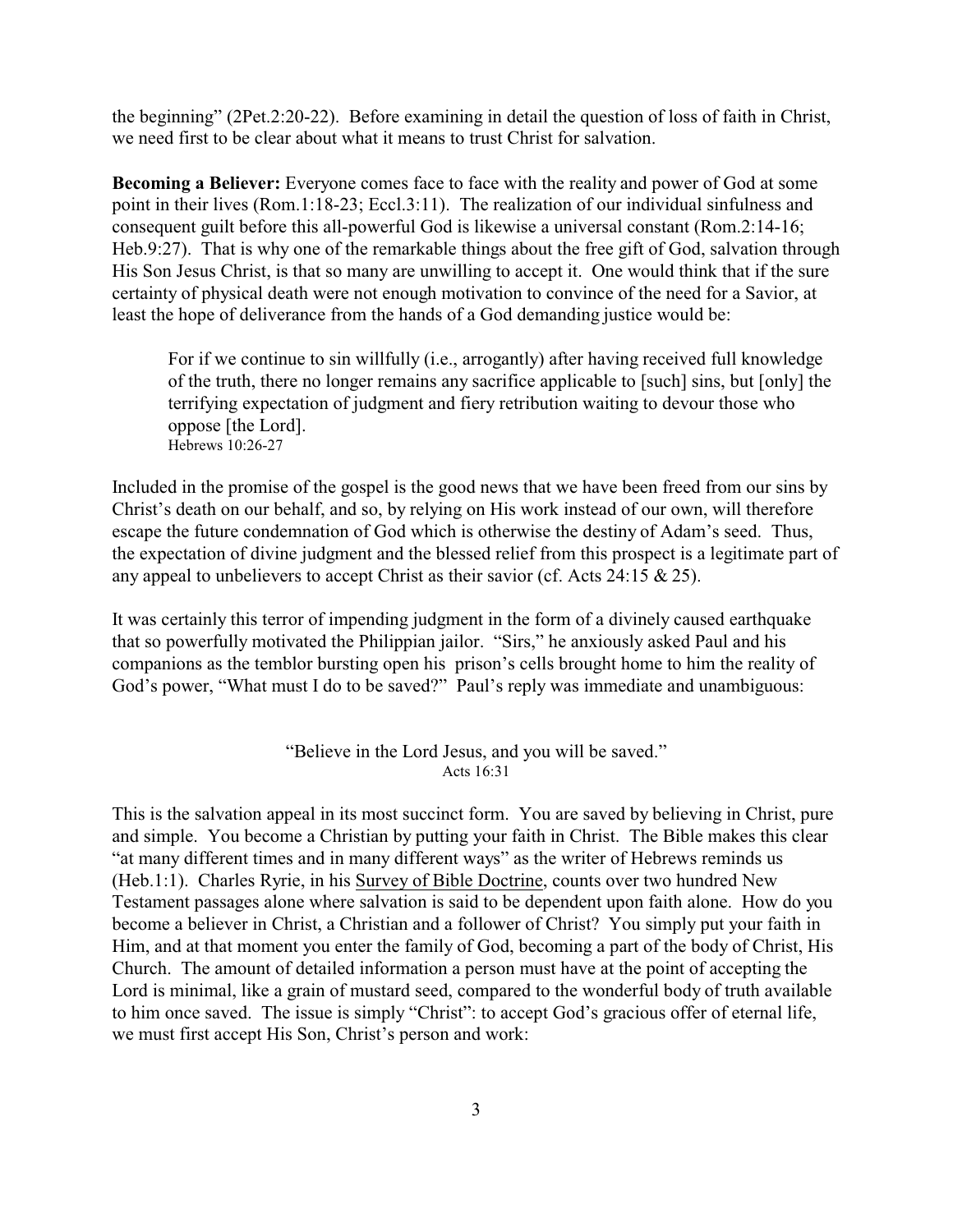#### No one comes to the Father, except through me. John 14:6

**God's Free Gift:** Salvation is the free gift of God through Jesus Christ. Eternal life, deliverance from death and condemnation, cannot be purchased for any earthly sum, but it is ours for the taking, completely free of any charge. This is because Jesus Christ has already paid for all of us, by His death on the cross in our place. By His sacrifice, He ransomed us, paying the price for all the sins we would ever commit, and thus opening up the door to paradise. If you have not already done so, the water of life is available to you, free for the drinking right now without any cost. Simply believe in the Lord Jesus Christ, and you will be saved. As ambassadors of Christ, as though God were urging you through us, we beg you, be reconciled to God! (2<sup>nd</sup> Corinthians 5:20).

Let your heart not be troubled. You believe in God; believe also in me. In my Father's house there are many dwelling places. If it were not so, I would have told you. I go to prepare a place for you, and if I go and prepare a place for you, I will come again and take you to myself, that where I am you may be also. John 14:1-3

For God loved the world so much, that he gave His only beloved Son, in order that whoever believes in Him might not perish, but have eternal life. John 3:16

For you have been saved by (God's) grace through faith (in Christ); and this did not come from you – it is God's gift. Nor did it come from what you have done, lest anyone should boast. Ephesians 2:8-9

For there is no deliverance through any other person, nor has any other name on earth been given by which we must be saved. Acts 4:12

> "Believe in the Lord Jesus, and you will be saved." Acts 16:31

The testimony of scripture is abundantly clear. All that is needed is for you to accept the gracious offer of a loving God, who has already done everything for you. What more could He do than to send His precious Son to die in your place, so that you could live forever with Him? All that is needed is for you to accept, to place your faith in the Lord Jesus Christ, to believe in Him, and eternal life will be yours. All God asks is that you not reject this His ineffable gift.

And the Spirit and the bride say "Come!" And let the one who hears say, "Come!" And let the one who is thirsty come;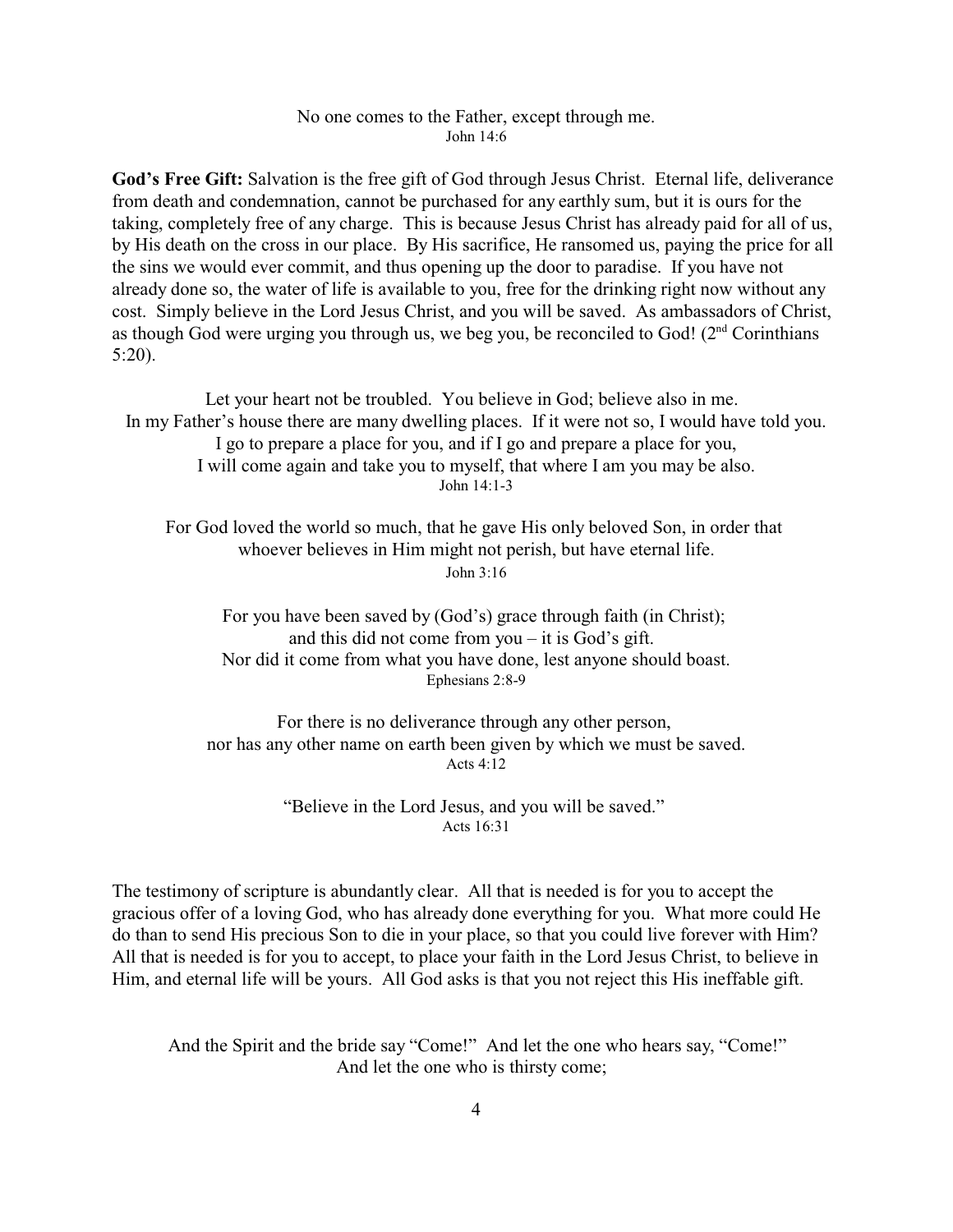### **Principles of Faith in Christ:**

1. *Etymology of Faith*: While the Bible uses a broad vocabulary to treat the doctrine of faith, our

 $\sum_{\text{mean}}$  *`aman* πιστεύω *pisteuo* 

English concept of "faith" is most commonly rendered by the Hebrew word *'aman* and the Greek word *pisteuo* (along with their derivatives)*.* Both verbs are most often translated "believe". For example, in Gen.15:6, where we are told that Abraham "believed in God, and God credited it to him for righteousness", *'aman* is the word used. The verbal root is related to the idea of being firm and reliable (thus *'amunoth* are pillars, while *'amen*, our amen, means "truthfully or reliably so"), so that in the Hebrew, the concept of belief carries with it the idea that the *object* of belief (i.e., God) can be relied upon by those who put their trust in Him. Like a solid pillar, He will support us when we lean on Him, *'aman* implies (and to this we can all say amen!). The Greek word *pisteuo* is the one used in the Septuagint (the  $3<sup>rd</sup>$  century B.C. translation of the Hebrew Bible into Greek that greatly influenced New Testament style and vocabulary) for *'aman*, and so always carries the same connotations of reliance on God. In the Greek, *pisteuo* means to have faith, or belief in an object. As the negative concept of *apistia* (faithlessness) makes clear, the "faith" indicated by *pisteuo* is more than intellectual appreciation of something (cf. Rom.11:20-23 where unbelief is a very willful attitude of heart). Additionally, the participles of *pisteuo* are used by various New Testament writers where we use the noun "believer(s)". This last fact is significant, because to writers of scripture, believers are people who "have, are, or have come to be in a state of *believing"*. Whichever tense is used, the participle used in lieu of the noun makes crystal clear that believers are people constantly involved in the *action* of belief, whether that action is emphasized as having taken place (Acts 18:27; 19:18; 21:20, 25; Titus 3:8), ever continuing (Eph.1:19), or accomplished once and for all (Heb.4:3).

2. *Definition of Faith*: Faith, as we know from the book of Hebrews, is the reality of things not seen: "Faith grounds what we hope for in reality; it is the proof of matters which are invisible" (Heb.11:1; cf. 2Cor.4:18; 5:7)*.* The author of Hebrews goes on to show how faith is one of the quintessential virtues of the Christian life, because by means of faith, famous believers of the past pleased God and witnessed to Him before mankind, acting often in total despite of the values and standards of this world (verses 2-40). They acted in faith, which, according to verse one, gave their hopes a reality, and therefore a conviction, that rendered the opinions of this world valueless by comparison. The writer puts things the opposite of what one usually sees. "Give us a sign!" is the cry of erstwhile believers from our Lord's day up till the present. "Prove to me you're really God!" But the writer of Hebrews tells us that for the truly commendable believers of the past, things worked exactly the reverse of this. They *had faith* that what at present they could only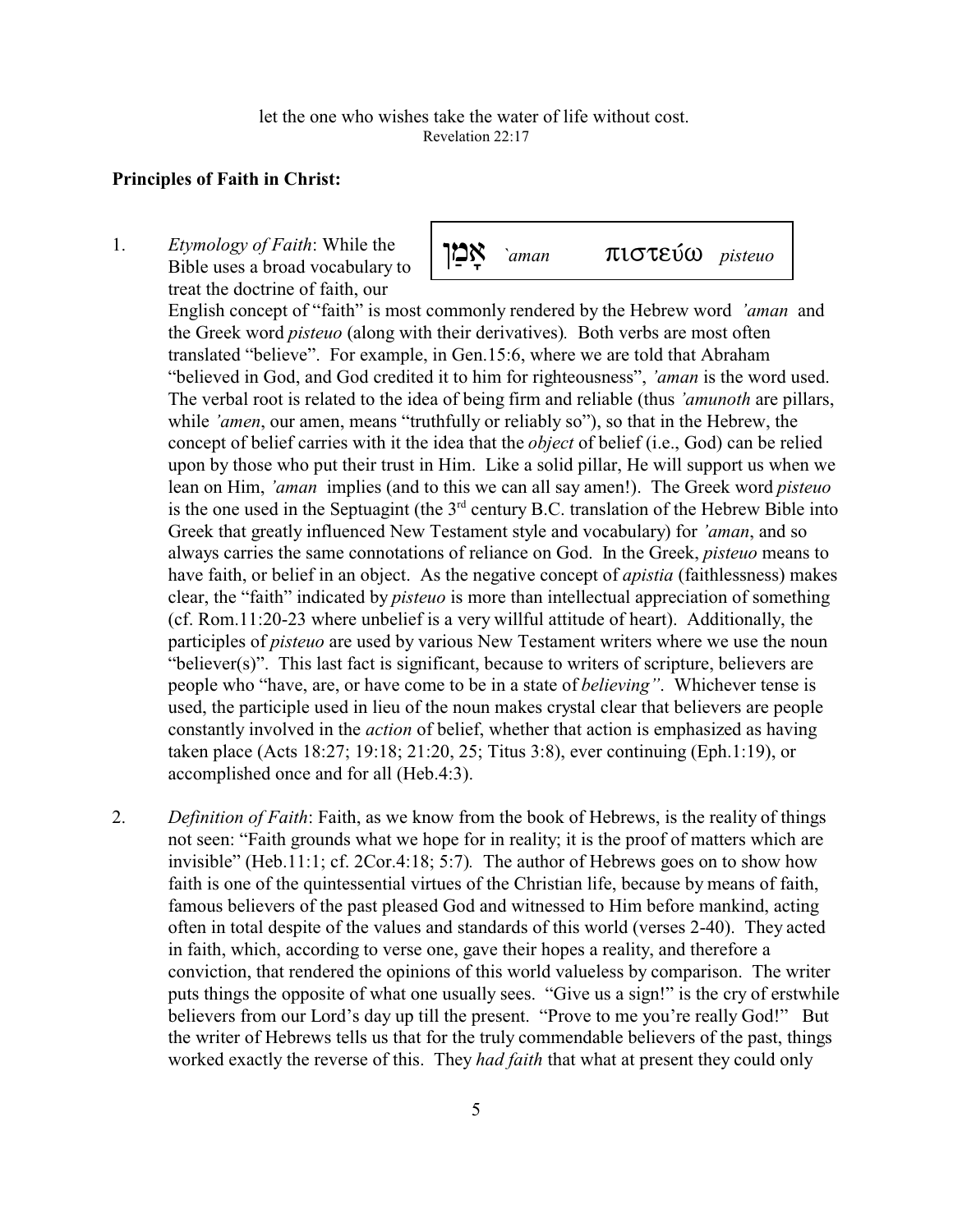hope for (God's promised rewards) would indeed come to pass; that what at present was *invisible* (the existence and righteousness of God) was nonetheless a reality. This *faith* is then described by the author of Hebrews *as* the grounds for their hope, *as* the proof of the invisible. For the rewards they hoped for and the invisible God who will distribute them *do* exist. *By their faith*, the believers described in chapter eleven give us proof of this. If there were no true rewards, no just and righteous God, then such faith and the mighty acts it has inspired would never exist under the sun. But as it is, the tremendous witness of these courageous believers is abundant proof of the power and reality of God, and of the glorious rewards He has in store for all who persevere in faith. Faith, therefore, encompasses our entire Christianity (Gal.1:23). More than an attitude or action of mind, faith implies reliability (Rom.3:3). It is a profession, a surrender, a yielding, a decision, an act of humility in obedience to and in respect for the authority of God in the fear of God. Only in such total commitment to and reliance upon the integrity of God do we experience the reality of the as yet unseen wonders promised to us.

- 3. *Faith is More than an Intellectual Process*: Faith is more than just an understanding or acknowledgment of God's existence or Christ's divinity. As James says, "Do you really believe in God? That's all very nice. But the demon's believe too and shudder [in anticipation of their coming judgment]" (Jas.2:19). James' point is that faith is not merely an intellectual appreciation of the reality of God or even a mental recognition that Christ is God's only true Son. Faith goes beyond mere cognizance of information. Faith both appreciates and *embraces* these facts. When a person *believes* in the Lord Jesus Christ as the only way to the Father, the only way to escape death and judgment, that person is immediately changed forever, and no mere mental assessment could possibly accomplish a miracle of such proportions. So accompanying our mental perception of the facts of the gospel (empowered by the Holy Spirit), our faith must also entail a definite *commitment* to following Christ. This notion is even present in the Greek word *epignosis*. Often used (along with its cognate verb *epigignosko*) to express "knowledge" of God in salvation contexts, *epignosis* includes the idea of *acknowledgment of*, and therefore *obedience to* God's truth and will (Rom.1:28; 1Tim.2:4; 2Tim.2:25).
- 4. *Mechanics of Faith*: The first detailed account of personal salvation in scripture can be found at Genesis 15:6, where we read that Abraham "trusted the Lord, and the Lord reckoned this to him for righteousness". In Old Testament times, believers looked forward to the cross, to the day when God would somehow wipe away sin and open the door of salvation (cf. Rom.3:25b). God has never left Himself without a witness to the mighty deed of deliverance He would render for the world through the sacrifice of His Son. From the coats of skin given to Adam and Eve, through the system of levitical offerings, up to the actual day of the cross, God has always made it clear to anyone interested in listening that our salvation depends upon the sacrifice of another in our place to pay the penalty for our sins. Abraham trusted in God – not in himself or in his own righteousness – for this ultimate deliverance, and that trust, maintained throughout his life, was the way of salvation for him. In Romans 10:9-10, Paul tells us that the same is true for us today: if we "confess Jesus as Lord with our mouth, and believe in our heart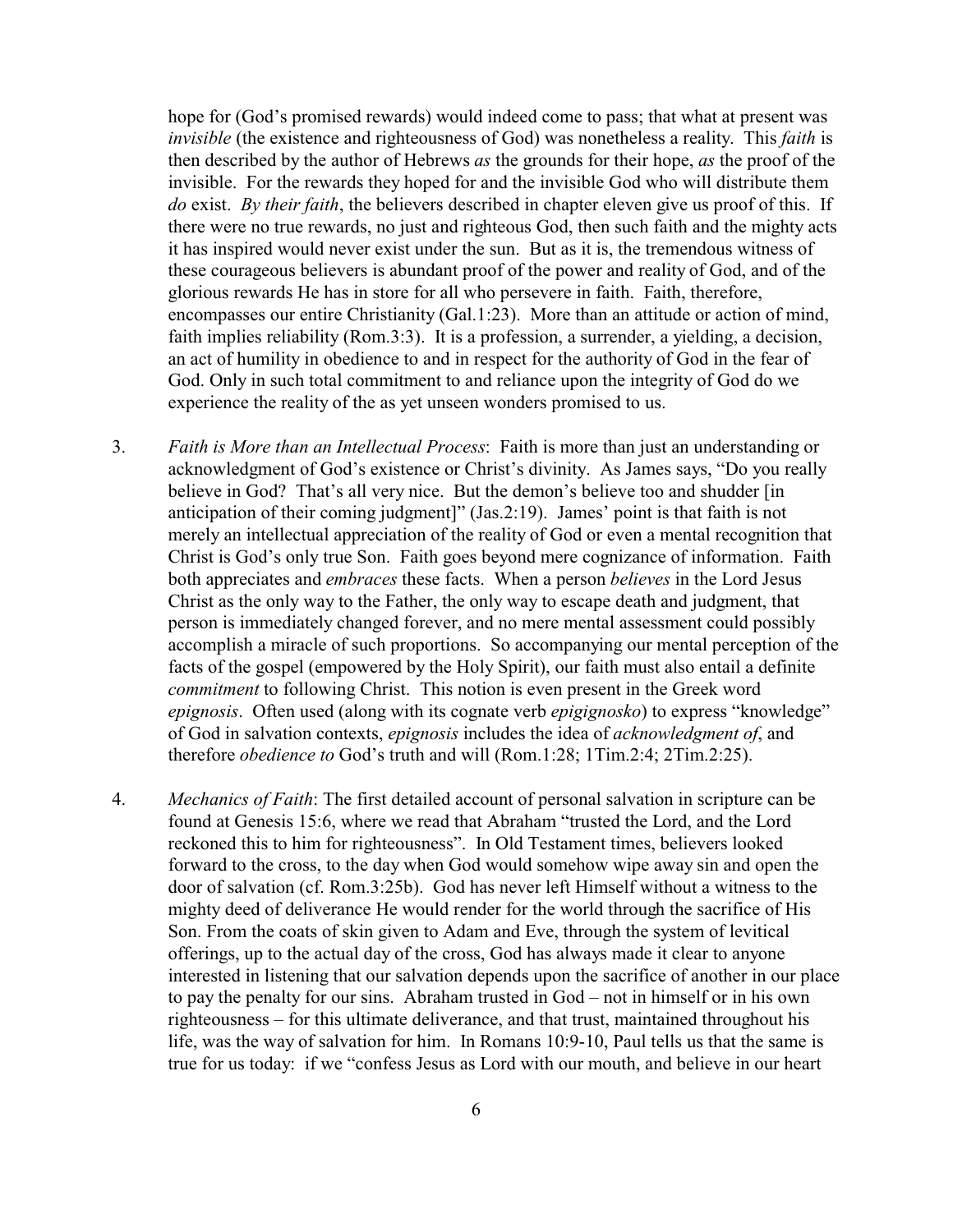that God raised Him from the dead" we shall be saved. James makes it clear that Paul is not "adding" anything to the mechanics of faith. You can't really be a believer, he points out, without that belief being demonstrated in your life (2:18-26). As evidence, he quotes Abraham's successful passing of that most difficult test of faith, the command from God that he sacrifice his son. Rather than vacillating, Abraham had faith that the God in whom he had trusted would work it all out for good, and the deliverance of Isaac through a substitute provided by God becomes a picture of Christ's sacrifice for us to this very day. If we really do believe God in our heart, it is absolutely impossible that "confessing Jesus as Lord with our mouth" will not follow, along with any and all manifestations of our faith that God will perform through us in the Christian lives we go on to lead. Apart, then, from the clear picture we have of the saving work of the Person of our Savior, Jesus Christ as we look back on the cross, the way of salvation remains the same for Paul as it was for Abraham: *believe*. And while Abraham could only look forward with hope to the Sacrifice which God would provide on his behalf, *we* have sure and certain knowledge of the work on the cross of our Lord Jesus Christ, knowledge for which, as Peter tells us, "the prophets sought and searched" (1Pet.1:10-12). The "confession" part of Romans 10:9-10 is therefore not a prerequisite for becoming a believer, but Paul's way of assuring us (as God did with Abraham, and as James makes clear in his own way) that all true believers can be discerned by their works: i.e. in this case, no one who has really put their faith in Christ would refuse or be unwilling to confess Him as Lord.

- 5. *Content of the Gospel*: Christ *is* the content of the "good news" (Greek *euangelia*), the fair tidings from the God of deliverance from sin and death for all those who believe in His Son, and no other foundation for our faith is possible (1Cor.3:11). Having said this, we need to consider how much information or knowledge about Christ one needs to be saved in the first instance, since it is obvious that all of us who believe learned much more about our Savior *after* we put our faith in Him than we knew *as* we first became believers. Considering the example of Abraham again, our father in the faith did not know all that we now know about the incarnation of Christ, for many of the details of Jesus' taking on of true humanity to die in our stead were veiled from sight until they became historical reality (2Cor.3:12-18). But *since* the cross, Christ Himself, not the principle of God's sacrifice on our behalf (as it was in the Old Testament), is the clear issue in salvation, and therefore the Person and the work of Christ is what must be believed or *acknowledged* (Greek *epignosis*: not mere understanding but rather acceptance) in order to be saved. God the Father has made His Son, Jesus Christ the issue, and there is thus now no other means of deliverance (John 5:23; 12:44; 14:6; Acts 4:12).
- 6. *The Act of Saving Faith*: Believing in Christ is essentially the act of accepting the substitution of Christ's Person and work for our own, that is, recognizing that on our own, we are worthy only of death and condemnation and completely incapable of avoiding the grave. However, once we have heard the good news that God has provided a means of deliverance from this fate common to all mankind, we embrace that "good news" of Jesus Christ and His death on our behalf. Taken from this point of view, therefore, the act of belief is, in essence, making the choice to stand on Christ's righteousness instead of on our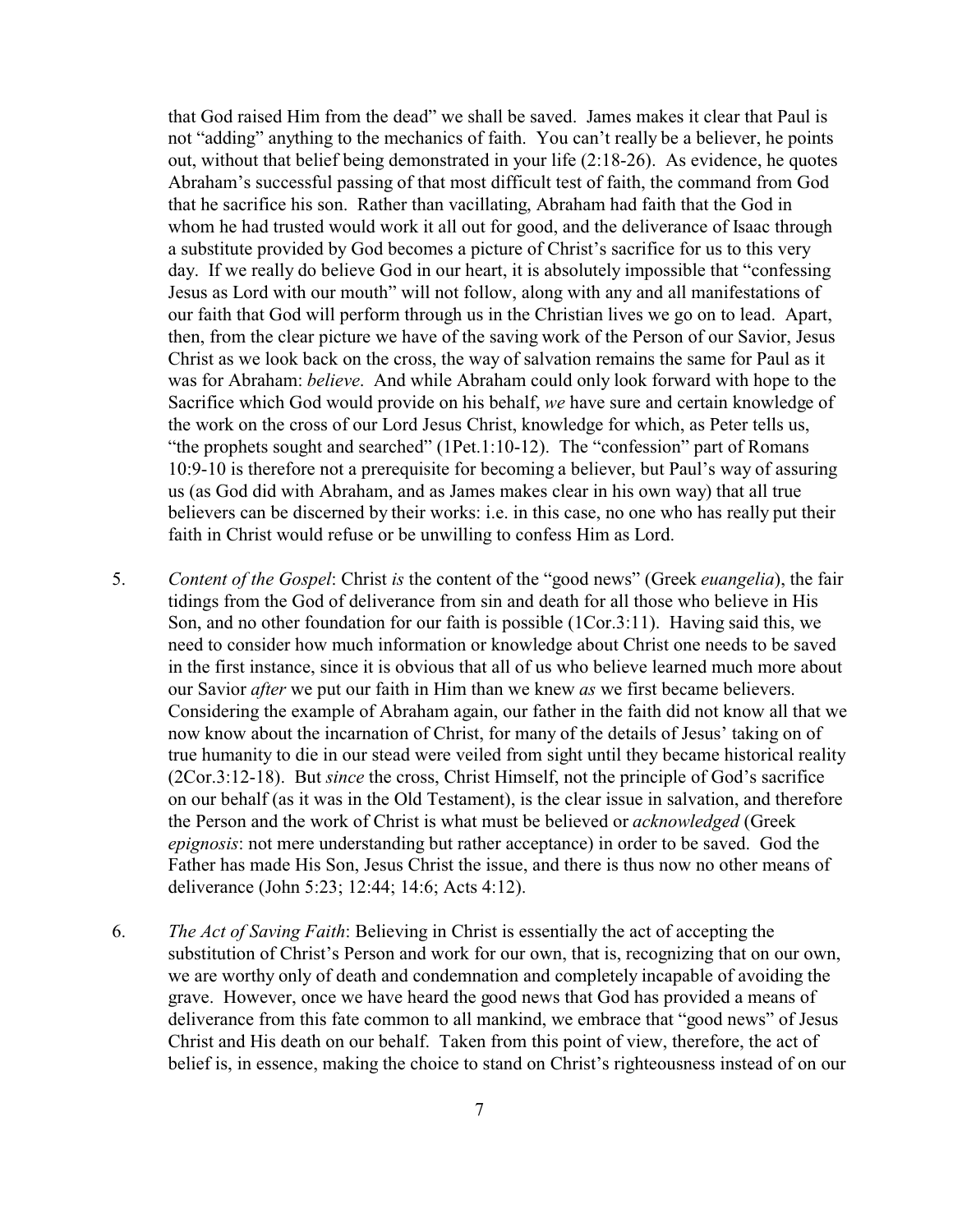own (cf. Gen.15:6; Rom.3:21-26; and cf. Aaron as a picture of Christ "bearing the guilt": Ex.28:38). We put our faith in Him *for* deliverance from sin and death. This last element is a critical one. The good news of the gospel is a proclamation that we have been forgiven on the basis of Christ's work, gaining that forgiveness through faith in the One who procured it. Therefore cognizance on some level of our *need* for forgiveness and deliverance is an important part of saving faith. As our Lord said, "he who has been forgiven little, loves little" (Lk.7:47). Furthermore, unless we truly believe and clearly see that we are in desperate need of deliverance from death and sin, then how can we be properly motivated to accept the gracious offer of God? Thus the *need* and the *opportunity* for salvation are really two sides of the same coin. You believe the *necessity* of salvation (repentance), so you trust Christ for the *reality* of salvation (placing faith in Christ). Thus the two actions described in Romans 10:9-10 of believing and confessing Christ are inextricably intertwined.

- 7. Faith is the Basic Christian Virtue: As we have often seen before in our study of 1<sup>st</sup> Peter, faith is the basic Christian virtue, listed as first (and therefore foundational) in  $1<sup>st</sup>$ Corinthians 13, and as a basic principle which all Christians should thoroughly understand in Hebrews 6:1 (it is also listed first in Peter's catalogue: 2Pet.1:5). It is impossible to make any progress in the Christian life, or, indeed, to do anything at all in the will and plan of God without faith (Heb.11:6). Faith is the basic virtue, the building-block virtue, upon which all other Christian virtues rest (e.g. *hope*: Heb.11:1; *love*: 1Cor.13).
- 8. *Faith in Christ is the One Way of Salvation*: The Lord Jesus Christ is the center and the focus of our Christian faith and life (Heb.12:2). By His work on the cross, He is the Savior of the whole world (1Jn.2:2; 1Tim.4:10), and no one can approach the Father or gain His forgiveness or approval through any other intermediary (Jn.14:6; Eph.2:18). Christ is the only efficacious object of our faith, that is, the only Person in whom we can legitimately believe and find deliverance from the judgment to come as Peter makes clear at Acts 4:12: *For there is no deliverance through any other person, nor has any other name on earth been designated as essential for our salvation.* The gate is narrow, and the road that leads to it difficult, but there is absolutely no other way to receive eternal life than to accept Jesus Christ as our Lord and Savior (Matt.7:13; Lk.13:24). No matter how difficult a person's life is or how isolated his geography, God has taken everything into account, and the standard since the cross has always been the same: faith in Christ. No amount of good works or sacrifice will ever be sufficient in the Father's eyes to replace the work of His Son on the cross (Eph.2:8-9).
- 9. *Faith is Divisive*: The gospel is free, requires no merit on our part, and is available to all. All God asks is our obedience in accepting the Person and the work of His Son, Jesus Christ. In the perversity of human thinking, this very simplicity and generosity is often a stumbling block. To some, the gospel is "too easy", to others "not nearly intellectual enough" (1Cor.1:23; cf. 2Kng.5:1-14). Others take offense at the notion of divine condemnation of their acts, denying the reality of their sin, hating the light of truth because of their dark deeds (Jn.3:19-21). But we must stand for the truth, no matter what human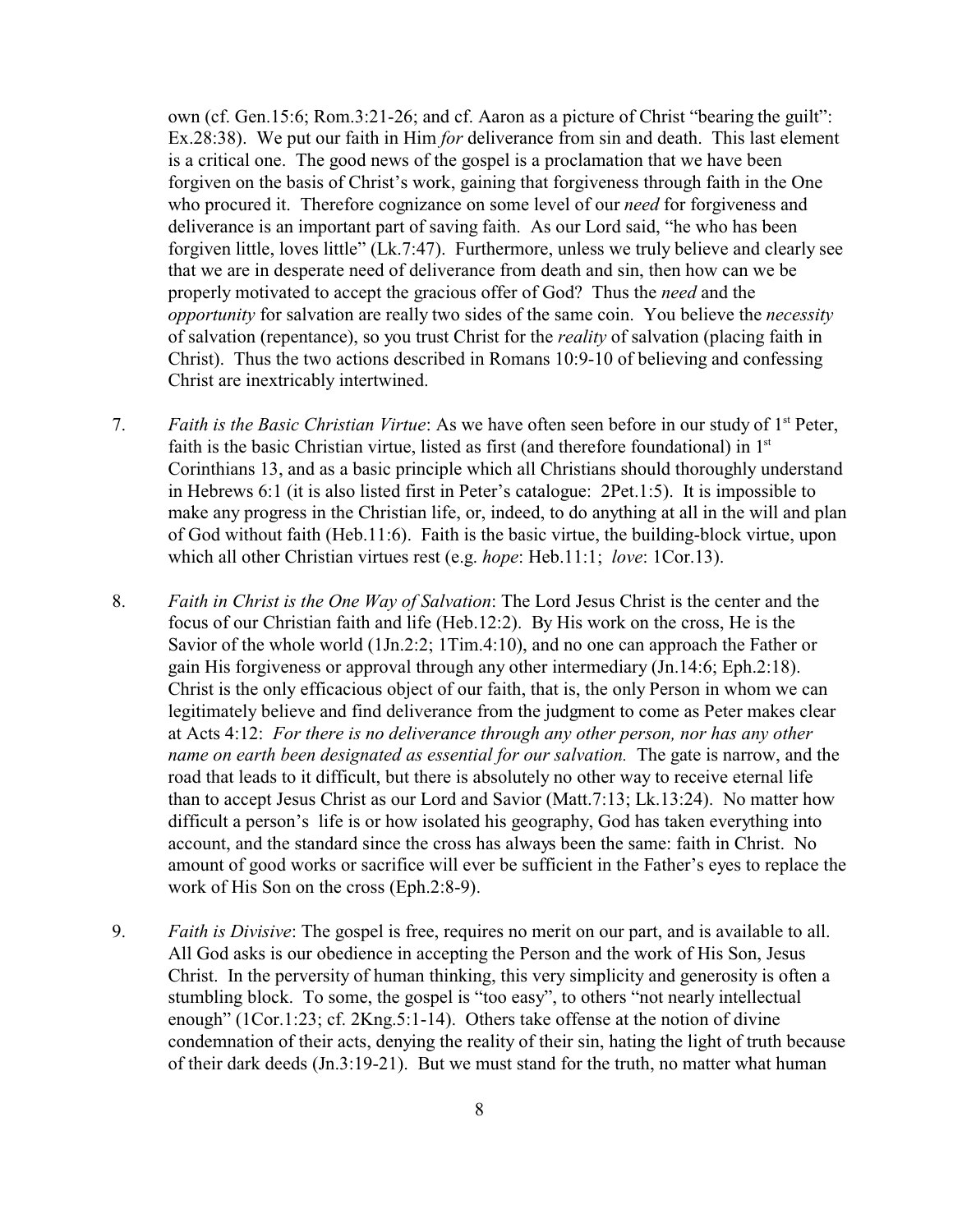opinions hold sway in our time: there is no other way to be saved than through faith in Jesus Christ. Such intransigence is often divisive, but so the truth must be. As God divided the world between land and water (Ps.104:9), and as He had Abraham divide the carcasses and pass between them (Gen.15:8-17), as He divided between the light and the darkness (Gen.1:3-4; cf. Jn.1:5), so He divides between the living and the dead, the issue and the dividing point between eternal life and eternal condemnation being faith in His Son. Until the return of our Lord, we can expect the issue of faith in Him, that is, the gospel, to be the sword that divides the human race into two diametrically opposed camps: believers and unbelievers (Matt.10:34; cf. Rom.2:8)

10. *Faith is not the End*: For those who believe, the Christian life is only just beginning. After we have taken up our cross in faith, Christ commands us to follow Him (Matt.16:24; Mk.8:34). As we have become members of the family of God by faith, so now we must *walk by faith* as we strive to follow our Lord throughout the course of our lives (2Cor.5:7). Moreover, Luke adds two other important details to this command of our Lord's to follow Him, on the one hand telling us that this is something that we must do *every day* (Lk.9:23), and, on the other, that without this "following faith", we cannot even be considered His disciples (Lk.14:27). The Greek word for disciple is *mathetes*, a student, from the root of the Greek verb meaning "to learn". Thus, following Christ and learning the truth He has bequeathed us in His holy Word are fundamentally linked and cannot be separated. To follow Christ is to learn His Word, understanding it, believing it, *and* carrying it out (Jas.1:22):

The Christian Life

## *hearing* (by faith)  $\rightarrow$  **THE WORD BELIEVED**  $\leftarrow$  (by works) *doing*

- 11. *Results of Faith*: There are many benefits to being a believer in Christ (In volume III of his systematic theology, Lewis Sperry Chafer lists 33 discrete benefits that accrue to the believers account through divine grace). But surely, one of the most important and appreciated blessings that follow faith is our justification (Rom.5:1). This is because justification (that is, being made righteous in God's eyes because of our reliance on Christ's work through faith) results in our deliverance *from* spiritual death *unto* eternal life (Rom.3:21-22; 1Jn.5:11). We who are in Christ through our faith in Him are no longer subject to the fearful and terrible last judgment of God which is the second death (Rom.8:1; Rev.20:11-15), but have "passed over from death into life" (1Jn.3:14).
- 12. *Faith Must be Maintained*: Finally, faith is something we can never afford to take for granted. "Examine yourselves to see whether or not you are in the faith," Paul admonishes the Corinthians (2Cor.13:5). Good advice, especially when we consider the ultimate prize of maintaining our faith: the resurrection and eternal life. We can count on God to be faithful to those who trust in Him (Ps.32:10), but we must also remain faithful to Him (2Tim.2:12-13). This means holding fast to the faith we have professed until the end. After all, it is faith that will ultimately decide the struggle: